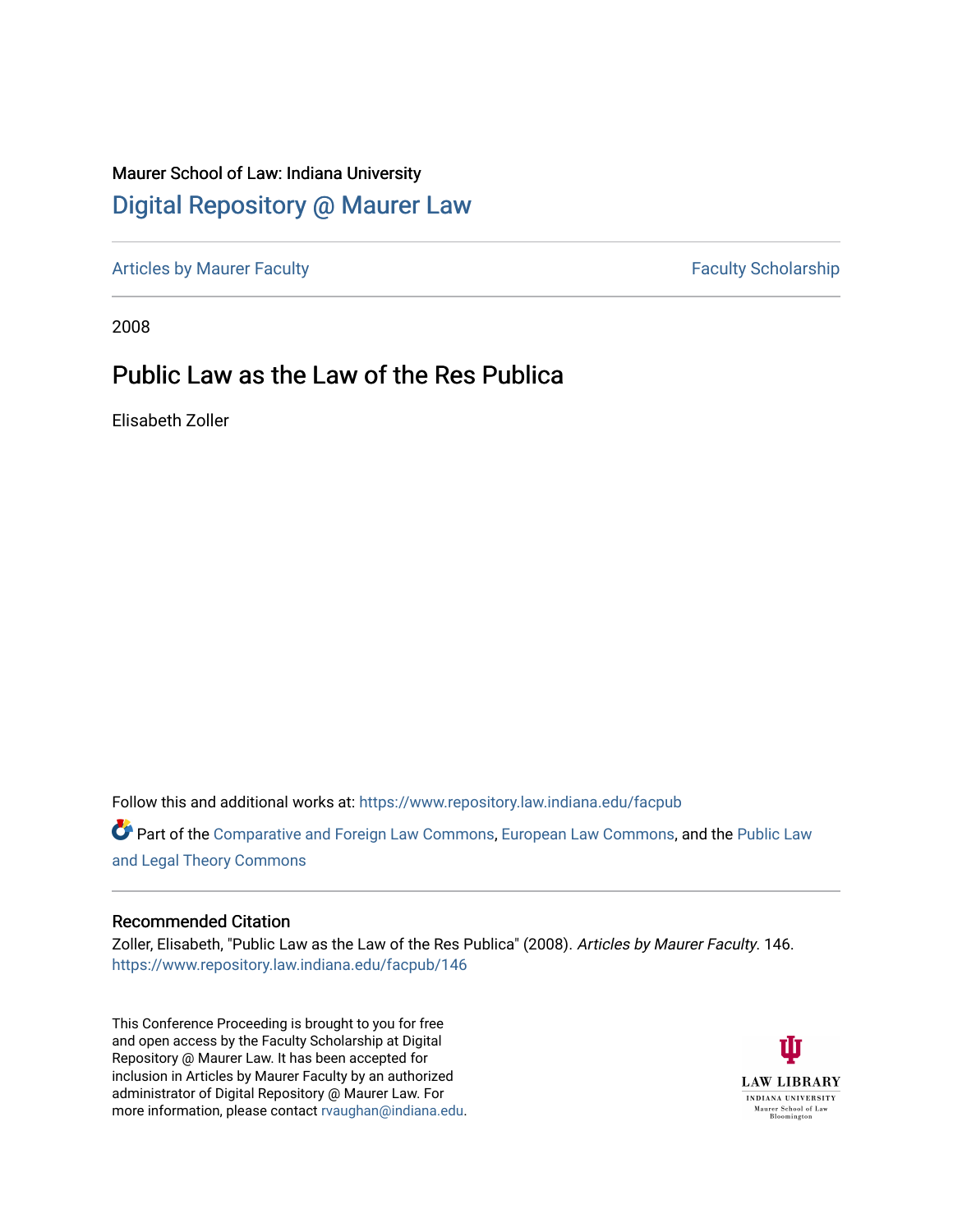# **PUBLIC LAW AS THE LAW OF THE RES PUBLICA**

*Elisabeth Zoller\**

### A LECTURE GIVEN AS PART OF SUFFOLK TRANSNATIONAL LAW REVIEW'S **2008 DISTINGUISHED** SPEAKER COLLOQUIUM SERIES

In 1989, on the occasion of the Bicentennial of the French Revolution, I gave a talk at Suffolk University Law School on *The Distinction Between Man and the Citizen in the Declaration of the Rights of Man and the Citizen of 1789.1* In retrospect, I am afraid that this may not have been one of my best talks. The truth of the matter is that I failed to give the rationale for this crucial distinction and its meaning in the Declaration of 1789. I said that the distinction was almost invisible in this country and much less important than in the French legal system, but I did not explain why.

Today, thanks to the research I did to write my most recent book, *Introduction to Public Law: A Comparative Study,2* I am in a better position to indicate why the distinction between Man and the Citizen really matters in French law. The reason lies in the distinction between public law and private law that structures the French legal system.

What does that mean when it comes to rights? It means that rights have to be exercised in the context of common values shared by all citizens, that is, res publica. The stronger the res publica is, the less absolute rights exist. The res publica in a polity means that rights are not absolute, that they must be exercised responsibly and may not be abused. In other words, res

2. **ELISABETH** ZOLLER, **INTRODUCTION** TO PUBLIC LAW: A COMPARATIVE **STUDY** (Martinus Nijhoff Publishers 2008).

<sup>\*</sup> Professor of Public Law, Université Paris II (Panthéon-Assas). This article is an edited version of a lecture that Professor Zoller presented at Suffolk University Law School on March 12, **2008** as part of the Suffolk Transnational Law Review's Distinguished Speaker Colloquium. She was invited to give this lecture on the occasion of the publication of her new book, Introduction to Public Law: A Comparative Study.

<sup>1.</sup> Elisabeth Zoller, The Distinction Between Man and the Citizen in the Declaration of 1789: Past Significance and Contemporary Relevance, Address Before Suffolk Univeristy Law School (1989), *in* CELEBRATING **HUMAN** RIGHTS at 3-12 (Margaret Collins Weitz ed., 1990).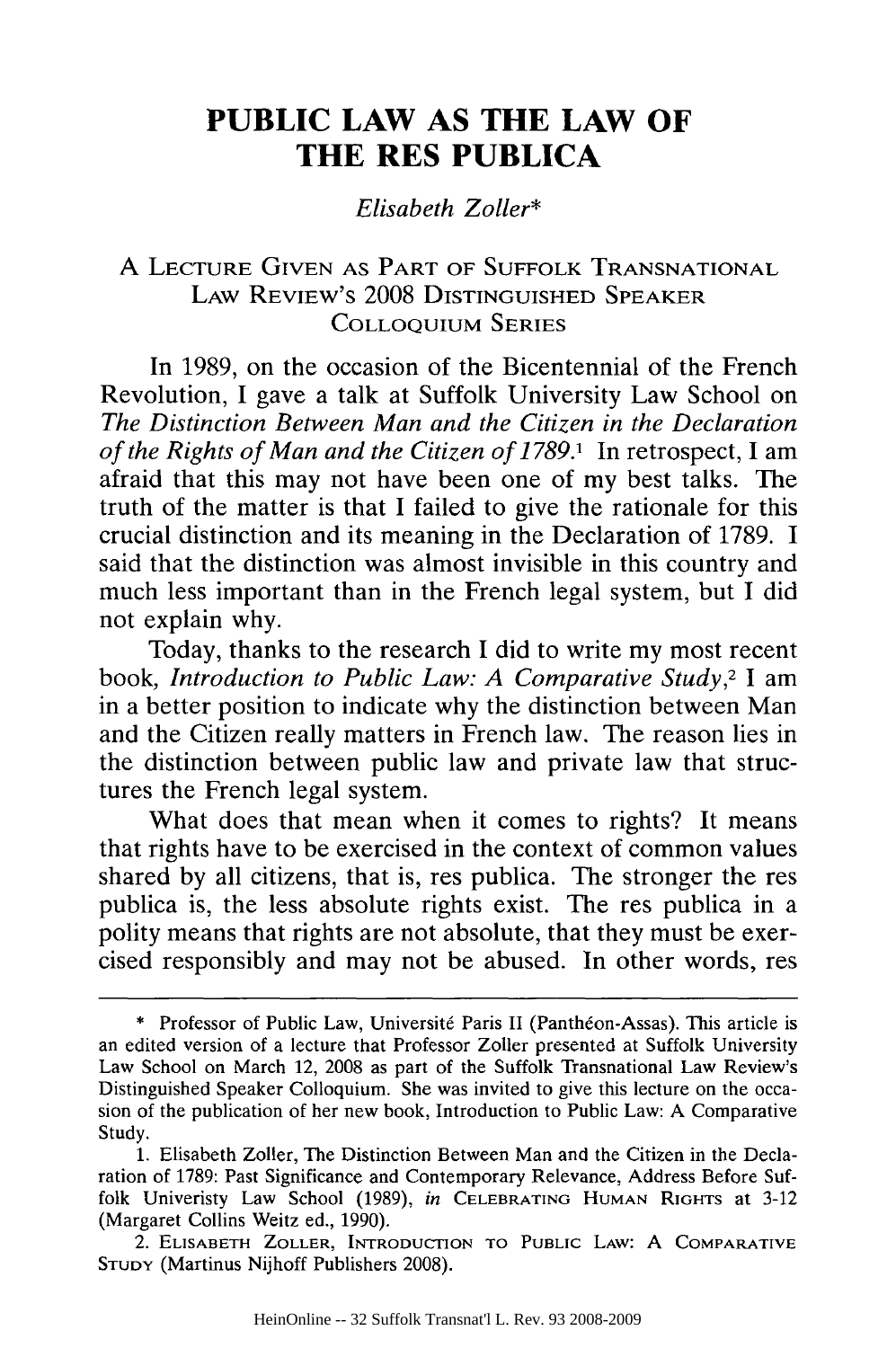publica implies that rights are not exercised in a state of nature, but rather in a political association, which we usually call the State, or a Republic, that is, the community of the permanent interests of the people.

In saying this, I do not mean that the distinction between public law and private law is not made in the United States. But it is not as entrenched as it is in France, and it does not have the same meaning. First, there are, in the U.S., no public law courts separate from the judiciary in charge of adjudicating public law cases, such as France's *Conseil d'Etat,* the supreme court of the administrative courts. Second, the content of public law in this country is not the same as in France. When American lawyers refer to "public law values," they refer to individual values, such as due process of law, fairness, legality, the rule of law, and rationality. In contrast, French public law calls for public-oriented values, such as missions of public service, burdens of general interest or duties of solidarity.

I have always been puzzled by this difference, all the more so because the two countries share a common destiny in the ideal of the republican form of government both embrace. To make a long story short, I decided to investigate the origins and evolution of public law, and eventually wrote *Introduction to Public Law* to understand why and how public law followed such different paths in both countries.

My methodology was historical and comparative. I went back to the origins, Roman law, because Rome is the birthplace of the distinction between private and public law through the concept of res publica, and I tried to understand what happened to that distinction after the collapse of the Roman Empire. I started, first, in Europe with the Monarchical Age, which is crucial in the history of public law because, during this period, concepts such as sovereignty and the State gave a new twist to the distinction between private and public law. I then turned to the fate of that distinction in the Republican Age, after the revolutions of the eighteenth century that took place in this country and in France. During this presentation, I intend to take you on the same journey by going back to the legacy of Roman law and the meaning of the res publica, and then, the fate of that res publica, first, in the Monarchical Age, and, second, in the Republican Age.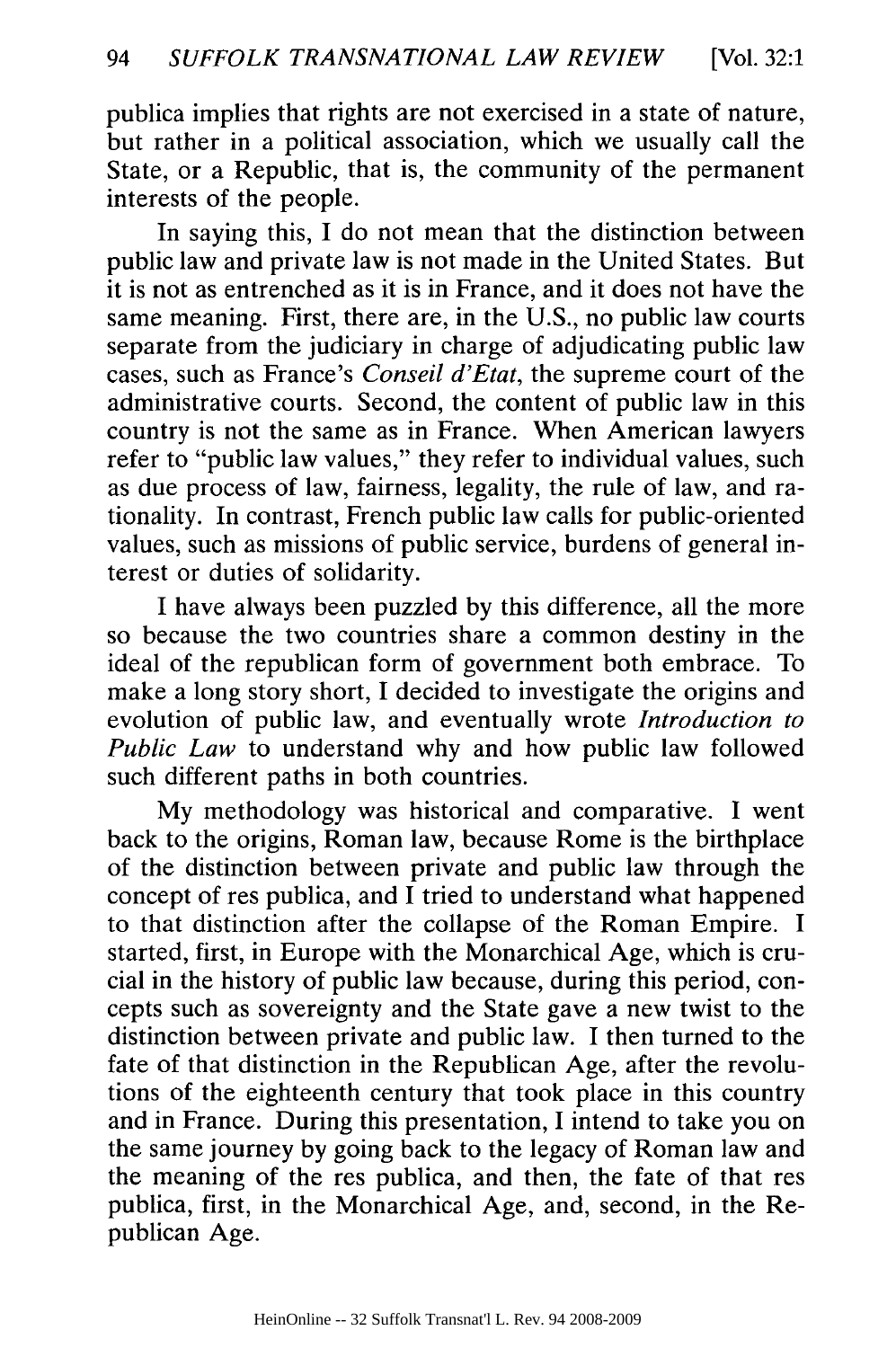#### THE LEGACY OF ROMAN LAW

Public law, in the sense first defined by the Romans, is the law of res publica, literally the public thing, *that is,* the public interest or common good, predicated on the differentiation between the State and the government.

Res publica was created by the Romans to solve problems arising out of Rome's domination of the Mediterranean Basin. Rome's urban institutions were modeled after those of the ancient cities with a senate and an assembly of citizens that elected the magistrates. With the legion's conquest, these institutions became inadequate; they were already out of date when the Republic extended its government over the Italian Peninsula. In order to avoid a return to the Oriental tradition of power personified in a single man, such as the Egyptian Pharaoh, the Romans invented the notion of res publica: the goals, the affairs, institutions that are the thing of the peoples, a sort of property held in common. The power of the people over their property is abstract and general. No one possesses or exercises it personally or exclusively. The foundation of the power is distinct from its exercise; the res publica belongs to everyone in general and to no one in particular. Everyone participates in it, but no one has ownership of it.

Cicero was the first author who defined the public thing as the thing common to all, the thing of the people, a notion that eventually evolved into the common good or the public good. Res publica, res populi. Cicero wrote: "The public thing is the thing of the people and by the people I mean not just any gathering of people, but a large group of people forming a society and united by their adherence to a pact of justice and the sharing of common interests."3 *(juris consensu et utilitatis communione sociatus).*

This pact of justice and the community of interest born of the solidarities between men are the two pillars of the public thing - the thing of the people - which was later viewed as the common, or public good or the general interest, all of these terms being different expressions of the res publica. There is no polity without a "public thing." As Sieyes put it on the eve of the French revolution: "It is impossible to conceive of a legitimate association whose objects are not common security, com-

<sup>3.</sup> Cicero, DE la REPUBLIQUE 12 (Alfred Fouillée ed., Delagrave 1868).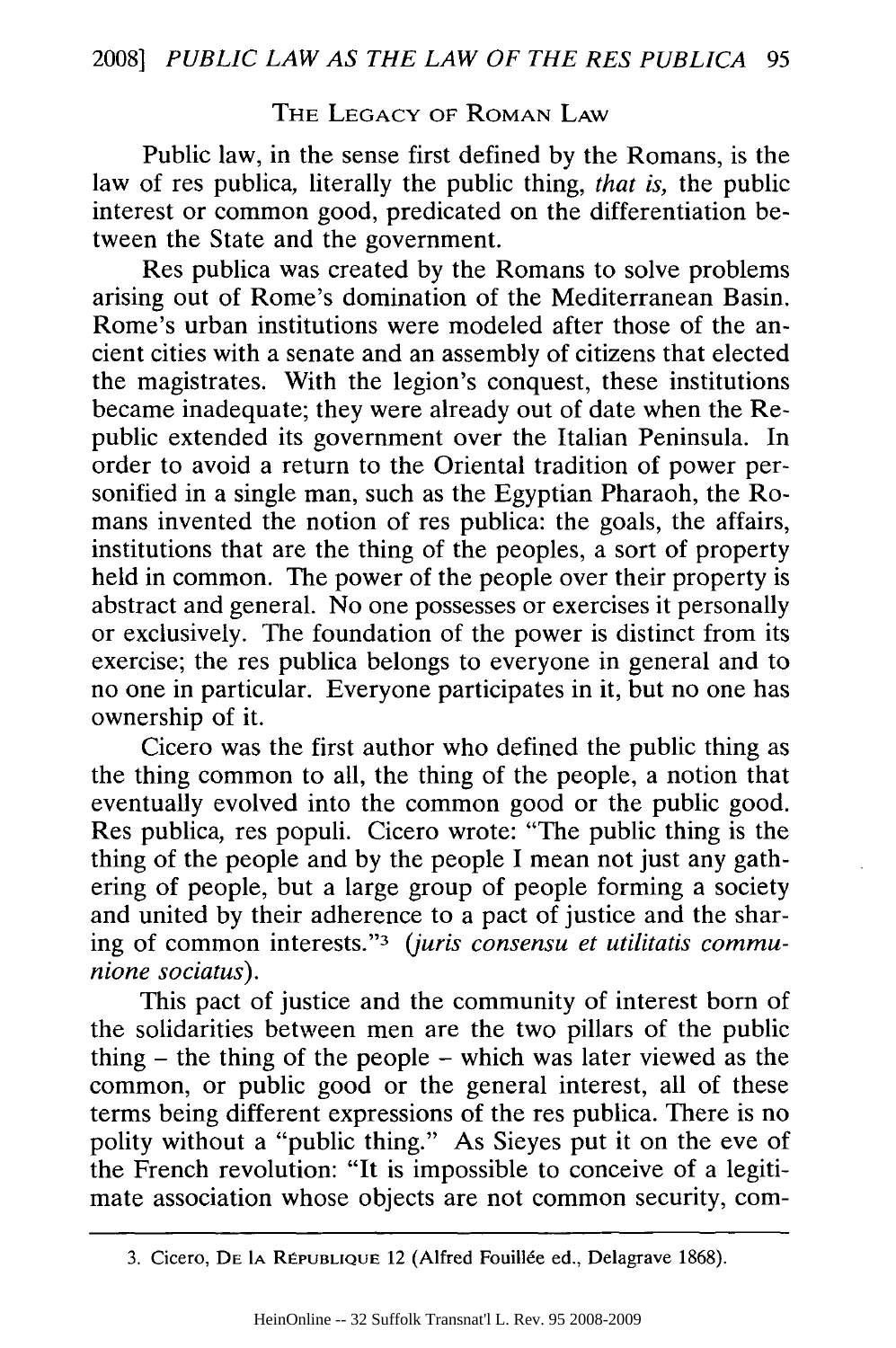mon liberty, in a word, the res publica *(chose publique)."4* The res publica is what ties the people together; it forms the raison d'etre of their will to live together, to form a society. Note how different Cicero was from current modern thinking. He was certainly no Margaret Thatcher, who once suggested, "There is no such thing as society."<sup>5</sup>

The content of the res publica in Rome was well articulated in the opening statement to the great compilation of Roman laws that form the Digest:

The law obtains its name from justice; for (as Celsus elegantly says) law is the art of knowing what is good and just **.....** (2) Of this subject there are two divisions, public and private law. Public law is that which has reference to the administration of the Roman commonwealth; private law is that which concerns the interests of individuals; for there are some things which are useful to the public, and others which are of benefit to private persons. Public law has reference to sacred ceremonies and to the duties of priests and magistrates.<sup>6</sup>

5. Interview by Douglas Keay with Margaret Thatcher, British Prime Minister, in London, England (Sept. 23, 1987) *available at* http://www.margaretthatcher.org/ speeches/displaydocument.asp?docid=106689. The exact quotation reads:

I think we have gone through a period when too many children and people have been given to understand "I have a problem, it is the Government's job to cope with it!" or "I have a problem, I will go and get a grant to cope with it!" [or] "I am homeless, the Government must house me!" and so they are casting their problems on society and who is society? There is no such thing! There are individual men and women and there are families. ... *Id.*

6. THE **DIGEST** OF **JUSTINIAN Vol. 1,** p. 1 (Theodor Mommsen & Paul Kruger ed., Alan Watson trans., 1998).

<sup>4.</sup> **EMMANUEL** SIEYES, **QU'EST-CE QUE LE** TIERS ETAT? 205 (Robert Zapperi ed., Droz 1970) (1789). Sieyès' phrase in French reads as follows : "Il est impossible de concevoir une association légitime qui n'ait pas pour objet la sécurité commune, la liberté commune, enfin la chose publique." The English translation for "chose pub*lique"* is no easy matter. *Id.* (literally 'public thing'). Neither "common welfare," (translated by Blondel: "It is impossible to imagine a legitimate association whose object would not be the common security, the common liberty, and, finally, the common welfare"), nor "public establishment" (translated by Sonenscher: "It is impossible to conceive of a legitimate association whose objects are not common security, common liberty, and a public establishment") conveys the real meaning of *chose publique,* the French expression for *res publica,* which Webster's Dictionary, defines as "the commonwealth, the State." EMMANUEL JOSEPH SIEYES, WHAT **IS** THE THIRD **ESTATE?** 156-57 (M. Blondel trans., Praeger Publishers 1964); EMMANUEL **JOSEPH SIEYES,** POLITICAL WRITINGS **INCLUDING** THE **DEBATE** BETWEEN **SIEYES AND** TOM PAINE **IN** 1971 **153** (Michael Sonenscher trans., Hackett Publishing 2003); WEBSTER'S DICTIONARY 1005 (9th ed. 1991). Instead of an impossible translation, I have chosen to keep the Latin expression as the best word to convey the object of public law.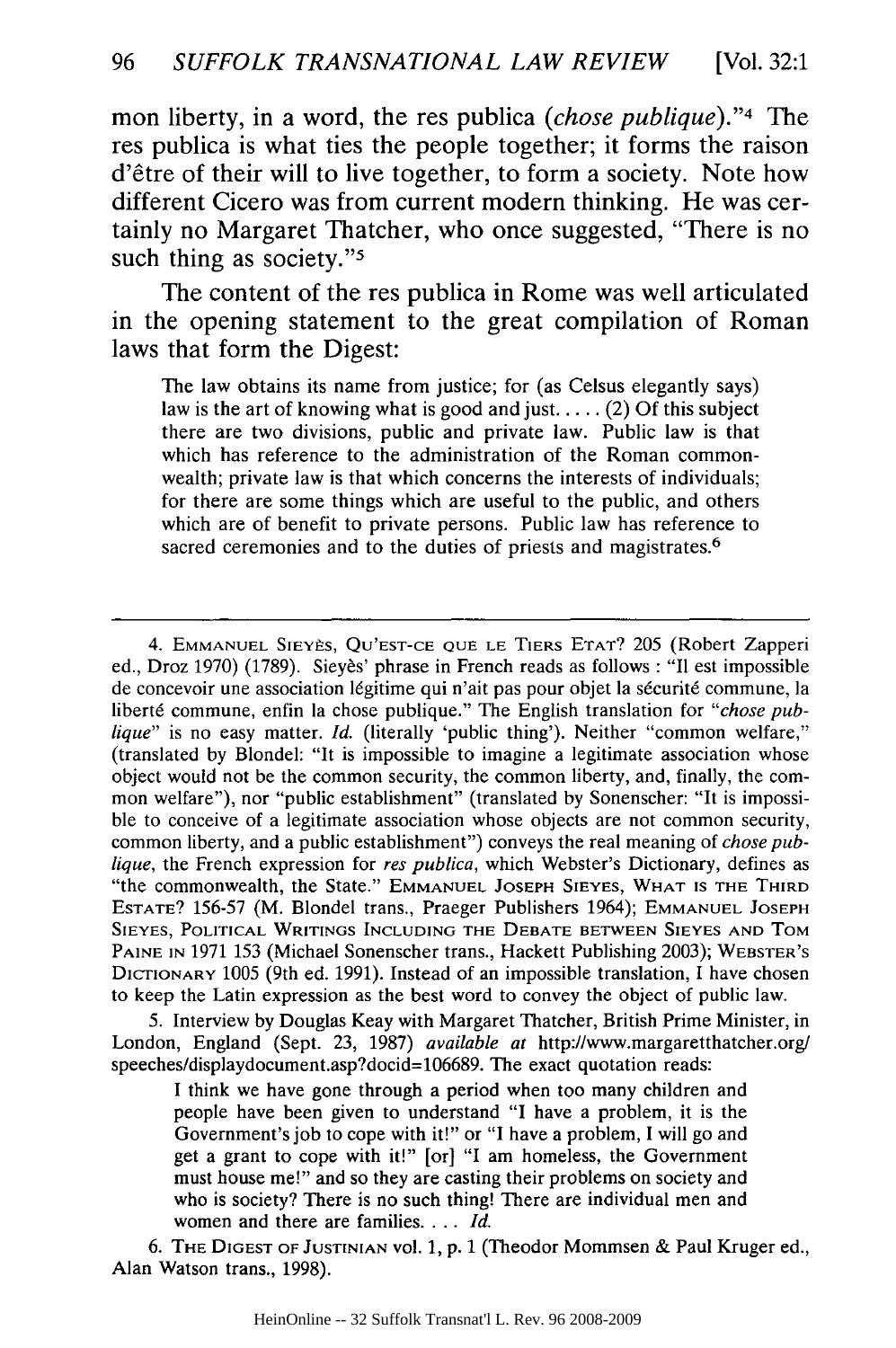The content of public law in Rome was determined by the close and intimate connection that existed in the ancient world between public law and religion. This connection has evolved over the centuries. It entered into a period of profound transformation with the Reformation in the sixteenth century. The collapse of the Church and the beginning of the concept of sovereignty paved the way for the emergence of the State, the abstract entity through which modern public law developed.

The res publica involves the general public utility *(utilitatis communione),* which brings people together in a society bound by common objectives (the public good, the general welfare) as well as by legal bonds (the constitution). The conceptualization of res publica as distinct from private interests is one of the greatest legacies of Roman civilization.

What happened to that great concept after the fall of the Roman Empire? It became a thing of the past. No concept could be more foreign than res publica to the peoples who invaded Europe. Everything was private to them, including the territory. Res publica was brought back to life by the Church through the concept of common good. Later, in the sixteenth century, res publica became absorbed in the State, which developed within the matrix of sovereignty. It entered two periods: first, the Monarchical Age, during which the res publica became the exclusive concern of one single organ, the monarch, and, second, the Republican Age, when the res publica became the responsibility of the people.

## THE **DESTINY** OF THE RES **PUBLICA IN** THE **MONARCHICAL AGE**

In France, the res publica  $-$  known by the French as the State *(l'Etat)* – is a very meaningful notion; it occupies a place without any equivalent in foreign legal systems. The State, in France, is the community of the permanent interests of the nation, not the instrument of domination or coercion that it may represent elsewhere, in other legal systems. The State is the res publica, the Republic, and it is surrounded today with the same respect, even the same devotion, that formerly surrounded the royal institution. The cognate notions that revolve around it, such as general interest, public interest, or public utility, resonate throughout the French legal system as constant reminders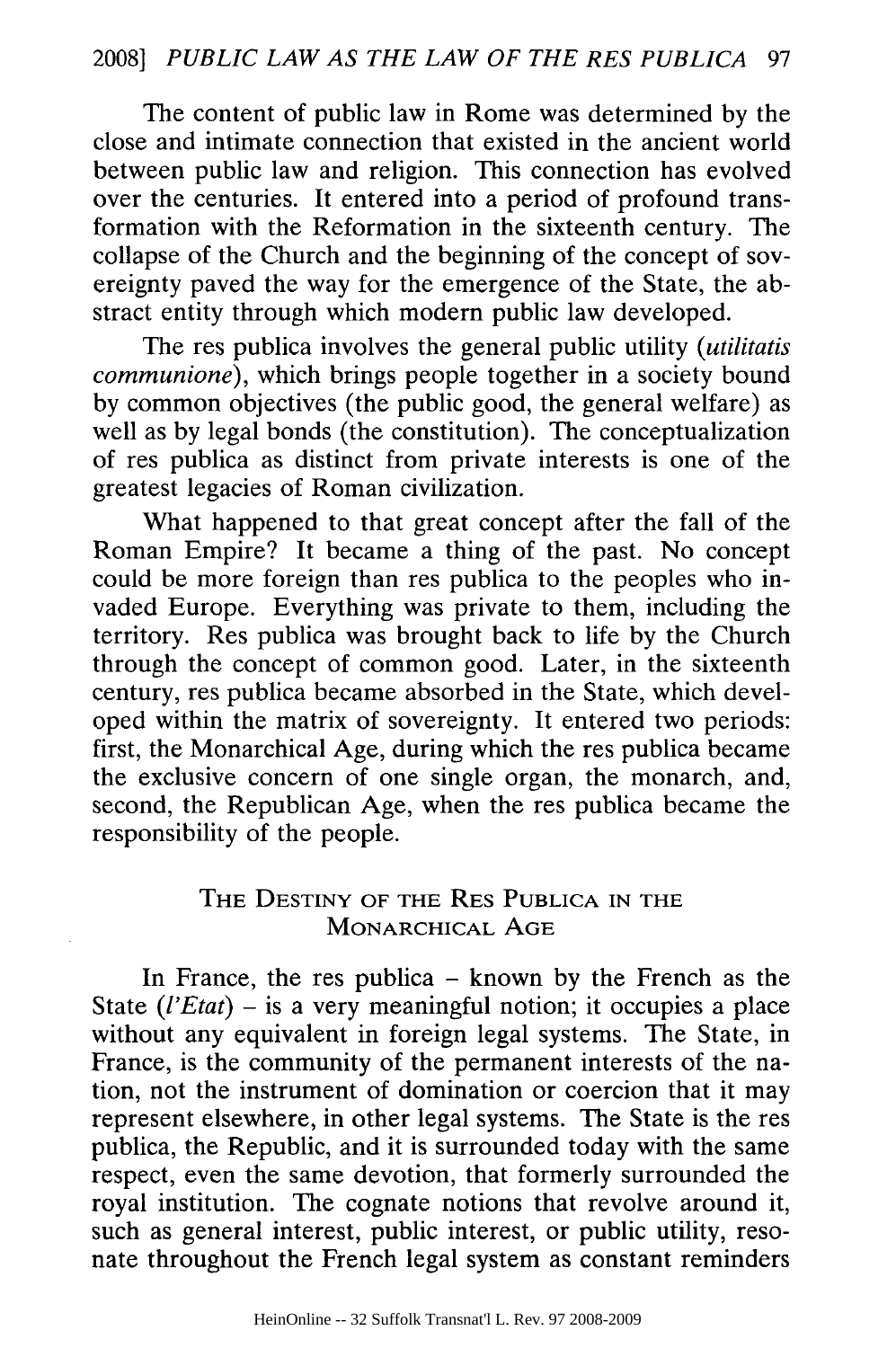of its structuring principle and pervading spirit; the compelling submission of private interests to the public thing.

When these concepts affect a private legal situation in a regular and justified manner – when, in other terms, the Republic speaks by its laws - private interests must yield, just as they did in the past when the King spoke by his laws. The French monarchy has engraved the public thing and its legal institution, the State, in the "habits of the heart" of the French nation.7

In Germany, the same concern for the public good developed, although on different foundations. Whereas the State, the res publica, in France was a thing, it became a person in Germany, through the concept of the *Furstenstaat* (Prince State). The concept of the Prince State had a profound influence on public law. The concept of the personified State was not effectively destroyed until the nineteenth century, and in the twentieth century, it was retained only in a pyramid of norms, as illustrated by the legal theory of Hans Kelsen.

In England, by contrast, the State did not develop, nor did the values it is supposed to harbor. The British Monarchy has never been able to develop a strong sense of the res publica. When it tried to do so under the Stuart dynasty, it was too late. The common law had already developed enough so that the prerogative had to submit to it. When it comes to public law, British legal history is crucial to understand the opposition between England and the continent. There is a tension between the rule of law and the res publica. The former is not supposed to work in favor of the latter; both concepts are even regarded as antagonistic. The rule of law, as guaranteed by the courts, works primarily in favor of individual rights.

That brings us to the question of whether the judge can enunciate the public good? The answer is in the affirmative if the public good is regarded as an aggregation of private rights; but this is not the republican definition of the public good. The

<sup>7.</sup> **ALEXIS DE** TOCQUEVILLE, DEMOCRACY **IN** AMERICA 275 (Harvey Mansfield trans. ed., Delba Winthrop trans., 1835). As Alexis de Tocqueville used the expression "habits of the heart:"

I understand here the expression *mours* in the sense the ancients attached to the word *mores;* not only do I apply it to mores properly socalled, which one could call *habits of the heart,* but to the different notions that men possess, to the various opinions that are current in their midst, and to the sum of ideas which the habits of the minds are formed.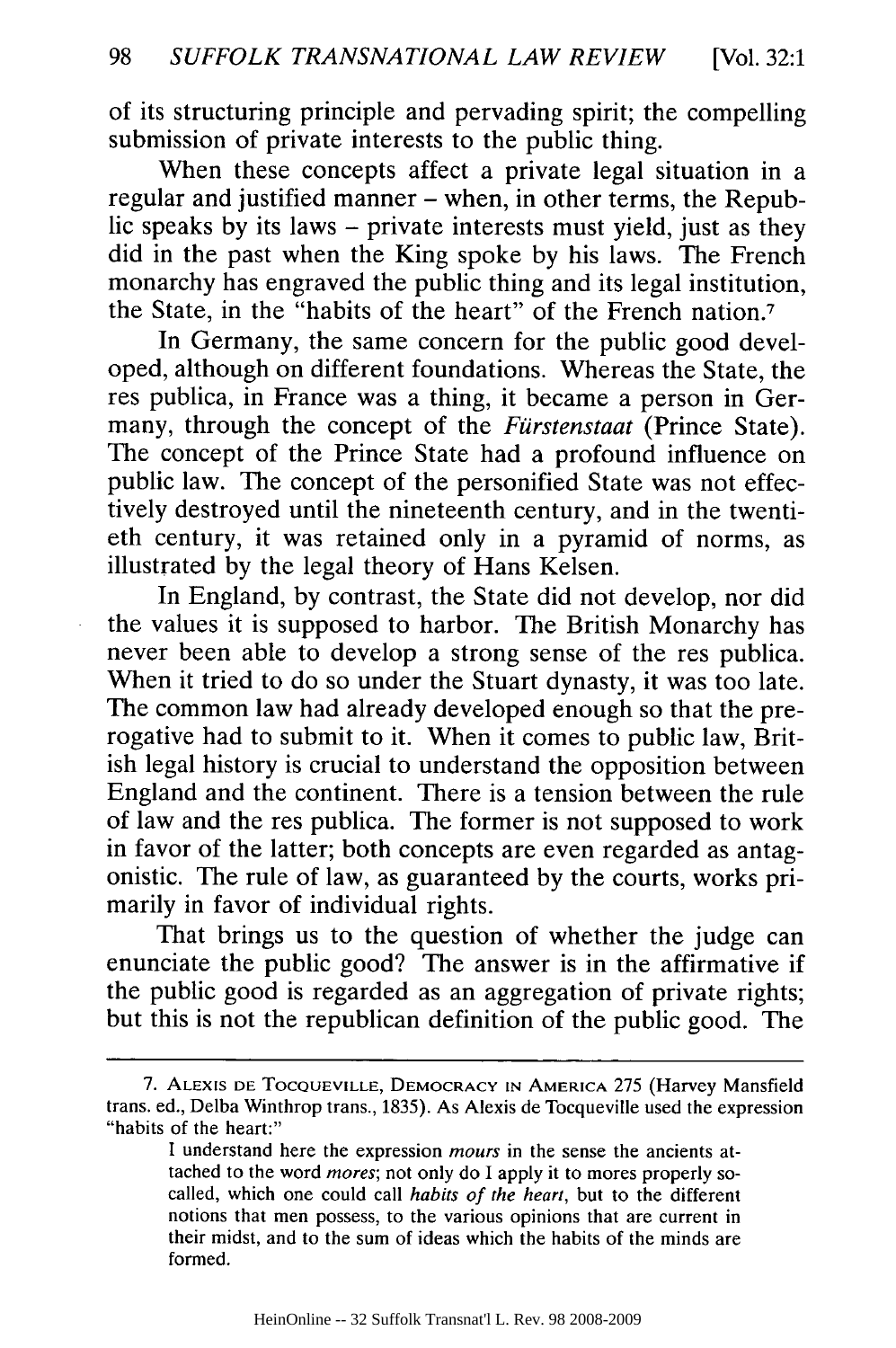public good does not mean making people happy all the time; it does not mean the systematic satisfaction of individual preferences over collective values. There is an opposition between the liberal and republican conceptions of the public good. Although this opposition should have diminished with the passage to the Republican age, that was not the case. A huge divide took place between two republican models and the opposition forms the substance of the second part of my book. Below, I briefly summarize the main theme of my argument on the destiny of res publica in the United States and in France.

#### THE **DESTINY** OF THE RES **PUBLICA IN** THE **REPUBLICAN AGE**

What happened to the res publica when it ceased to be the responsibility of a single organ, a monarch, and became, instead, the thing of the people? The answer is that two models have developed since the revolutions of the eighteenth century, the American model, defending the liberal state, and the French model, more inclined to the republican model.

As opposed to France, the United States does not seem to have a strong feeling for the res publica, at least today. Although solemnly enunciated in the Constitution, the Preamble, the Bill of Rights, and the Civil War Amendments, the values of the American res publica have become increasingly abstract. Pure public law values such as a more perfect union, general welfare, blessings of liberty to ourselves and our posterity, citizenship, equal protection of the law, are now perceived by the citizenry as formal rather than substantive. Interestingly, these values do not enable power, they actually disable it. They work to the benefit of private interest of individuals and they tend to merge with the rights of man, or individual values, rather than collective or public values.

Contemporary Americans seem to no longer believe that all members of the public share the same core interest in a homogeneous set of interests. This is not the case in France where the concepts of fraternity and, today especially, solidarity are constantly reiterated in political programs.

What explains these differences between the two countries? That is a question that has driven my research. I do not pretend to have reached definite answers; rather, I have made suggestions. A caveat is in order here: When you embark on a comparative project of this sort, you must inevitably paint with a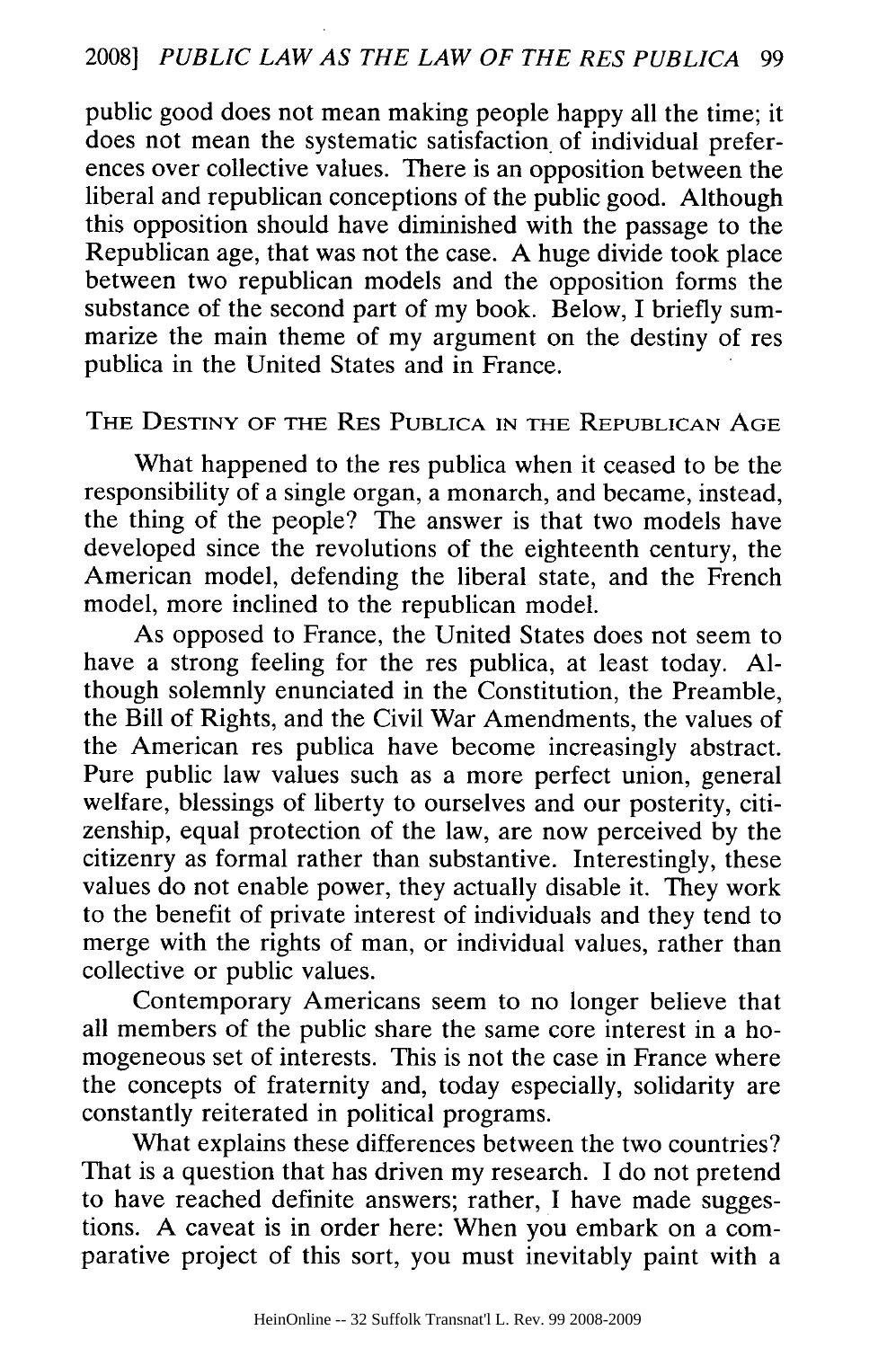broad brush. Details have to be sacrificed in order to unveil bright lines.

What are these bright lines? The first of them, of course, is the legacy of Roman law. The easy explanation for the differences in res publica between France and the United States is that the former inherited Roman law, whereas the latter did not. The argument derives from the opposition between common law and civil law systems. But it is not as strong as it looks. The weak part of the argument is this: There are some periods in American history where res publica glows as the shining sun, periods where the Constitution is not construed as limited to the protection of certain basic liberties, but instead is interpreted as having created a representative government capable of translating the people's will into effective public action. The New Deal or the Civil Rights eras are cases in point. In many ways Reconstruction, too, may be an example of a very strong res publica, but not in its representative form. During this period, the federal government passed important legislation, dealing with emancipation, poverty, civil rights, the environment, health and safety, etc. These periods demonstrate that the res publica can be very strong in the United States, despite the fact that the country never formally adopted Roman law.

One must, therefore, look for factors other than the heritage of Roman law to explain the divide between the two republican models. There are probably multiple factors but when it comes to a legal analysis, two factors distinguish the starting points of the U.S. and French revolutions.

When framing the constitution of the polity, the first major difference between the United States and France is that the two countries did not solve the problem of *representation* in the same way. In large republics, representation is a necessity, but how should it be organized? Each country has given different answers, particularly as to the question of whether private interests are allowed to be represented in the legislature. In the United States, the answer is in the affirmative, which results in factions arising within the legislature and the problem of how to neutralize them. Madison made a brilliant analysis of the problem in Letter 10 of the Federalist Papers. France, however, took a different path. Instead of neutralizing factions, it decided from the beginning that factions would not be admitted in the legislature. This is what the French theory of national represen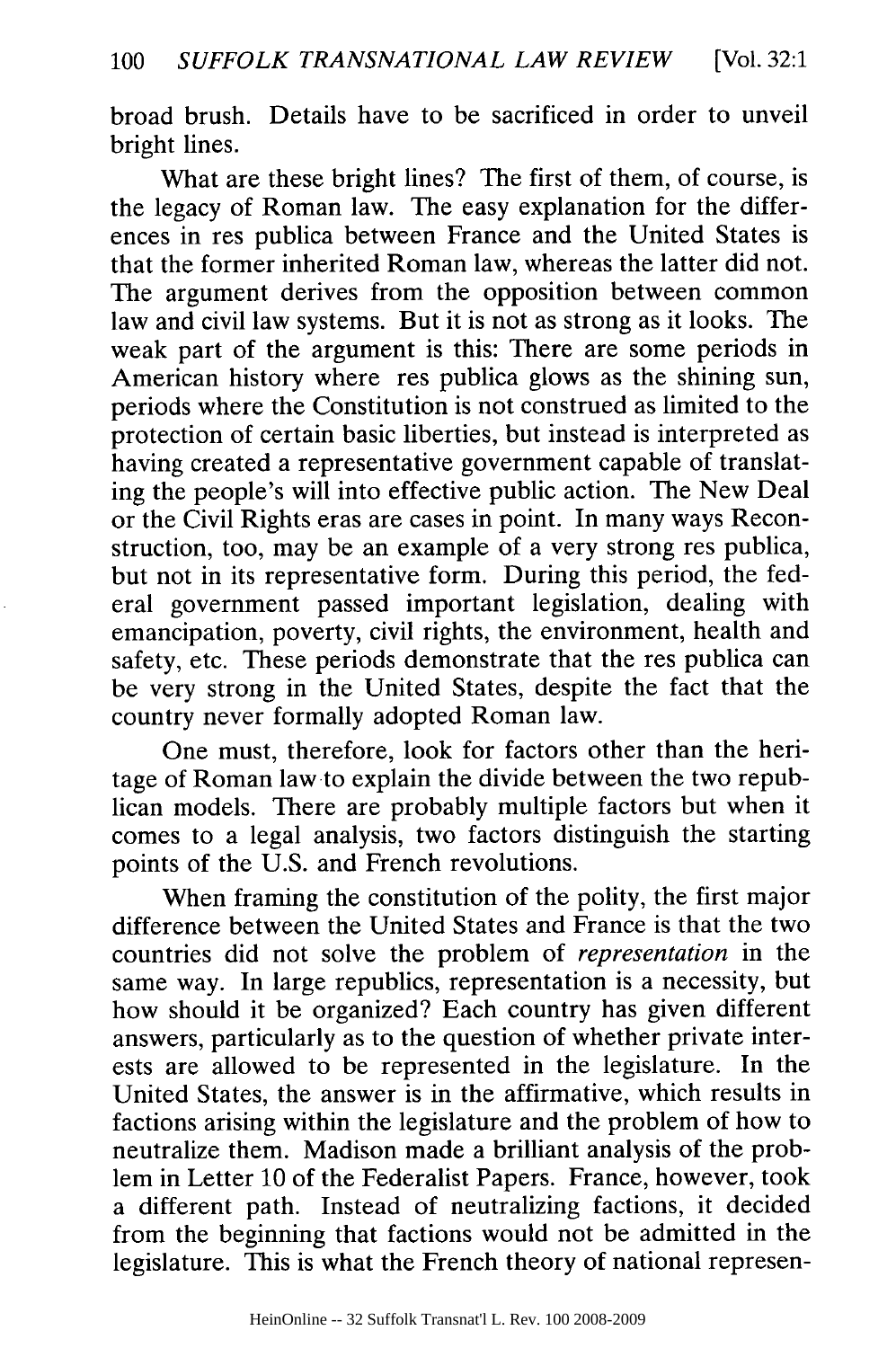tation means when it makes the deputy, not the representative of his constituents or constituency, but rather, the representative of the Nation. The two opposite theories on representation have important consequences for the law-making process in each country.

The second major difference is in *the means chosen to protect rights of man.* Both republics share similar concern for the protection of individual rights, but they completely differ on the best means to protect them. In choosing the statute *(Loi)* over the common law to protect their rights, as was the case in the Monarchical Age, the French abandoned the old medieval tradition of justice as sovereign expounders of the law. By contrast, the Americans chose the courts. Here lies the reason American courts stand fast against legislatures and occasionally venture to set aside their laws.

In the common law tradition, to which the United States remains steadfastly faithful, courts are able to rely on a rich legacy of rights and liberties dating from time immemorial. These ancient rights and liberties have never been abrogated; on the contrary, all of them were accepted by the legislatures in the states, and they are still in force when courts decide on their cases. This wealth of rights and liberties is the common law, and this common law is the fulcrum that allows the lever of judicial review to rise so high. As in England, in this country the common law means that in the legal system there exists a bundle of rights and freedoms, coming from the depths of history, which are not part of the social contract but rather are reserved, that is, protected from legislative encroachments. And the role of courts is to dig into this endless wealth of rights, as needed, and remind the legislator of their existence.

In the civil law system, which originates in the principles laid down by the French Revolution, courts do not have these resources. There are no reserved rights in this model; there are just natural rights which have all been put into the social contract and which are all subject to regulation by statutes. The essential characteristic of the political association comprising the Nation is that everyone gives himself entirely to it, so that the conditions are equal for all. As Rousseau put it:

If the individuals retain certain rights, as there would be no common superior to decide between them and the public, each being on one point his own judge would ask to be so on all. The state of nature